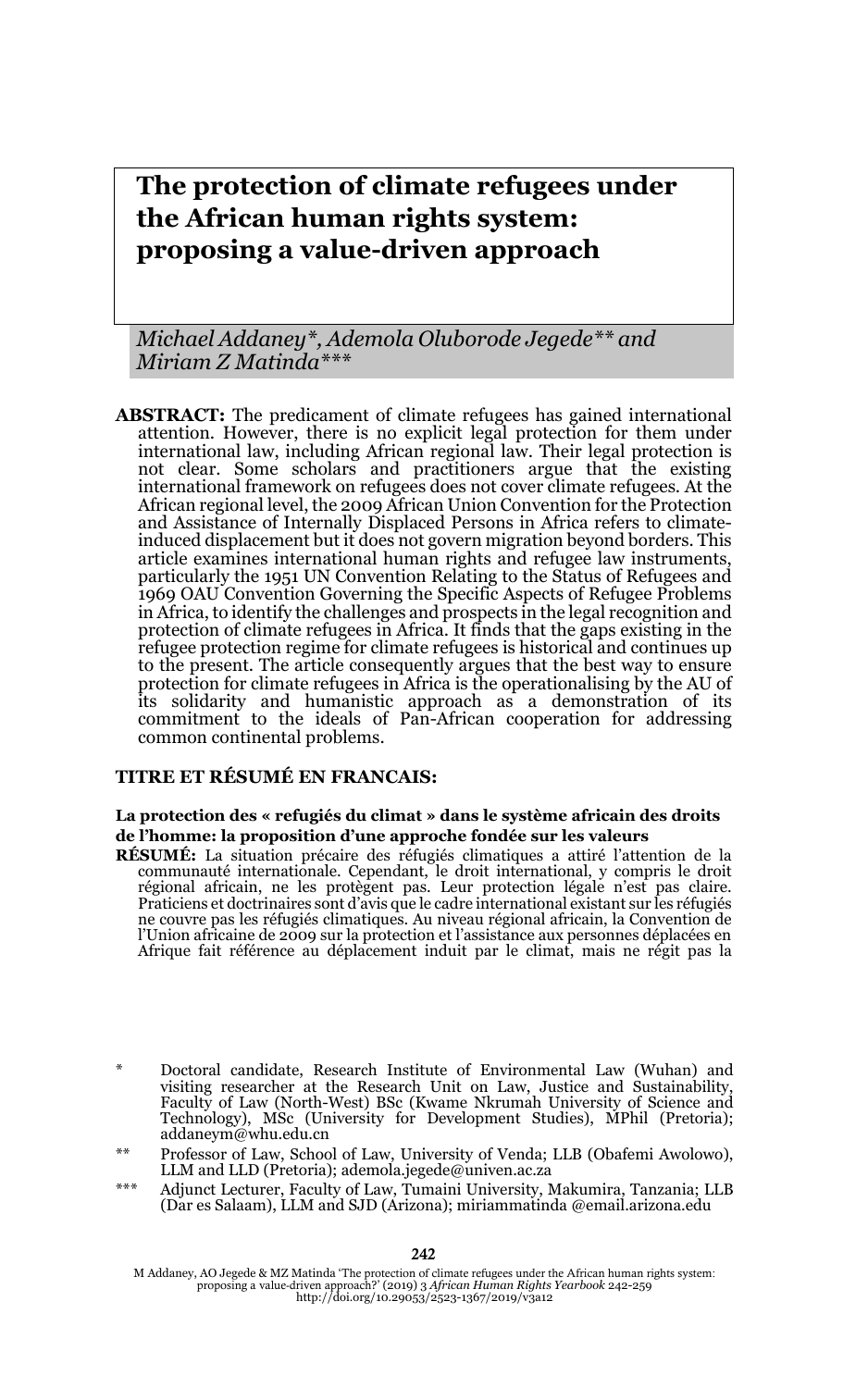migration au-delà des frontières. Cette contribution examine les instruments internationaux relatifs aux droits de l'homme et au droit des réfugiés, en particulier la Convention des Nations Unies de 1951 relative au statut des réfugiés et la Convention de l'OUA de 1969 régissant les aspects spécifiques des problèmes des réfugiés en Afrique, afin d'identifier les défis et les perspectives de la reconnaissance et de la protection juridiques des réfugiés climatiques en Afrique. La contribution constate que les lacunes existant dans le régime de protection des réfugiés climatiques sont historiques et se perpétuent jusqu'à présent. Par conséquent, cette contribution estime que le meilleur moyen d'assurer la protection des réfugiés climatiques en Afrique est la mise en œuvre par l'Union africaine de son approche solidaire et humaniste, démontrant ainsi son attachement aux idéaux de la coopération panafricaine visant à résoudre les problèmes continentaux communs.

**KEY WORDS:** climate change, climate refugees, international human rights law, refugee protection, refugee law, solidarity

#### **CONTENT:**

| $\overline{2}$ |                                                                     |  |
|----------------|---------------------------------------------------------------------|--|
|                | 3 Protection of climate refugees: African human rights system and a |  |
|                |                                                                     |  |
|                |                                                                     |  |
|                |                                                                     |  |

### **1 INTRODUCTION**

Climate change as a potential trigger of flight or voluntary international migration has gained significant attention.<sup>1</sup> Developing countries are particularly vulnerable to climate change due to the limited resources to cope with its consequences.<sup>2</sup> Due to the continent's weak adaptive capacity, Africa is particularly vulnerable as evidenced by the fifth Assessment Report of the Intergovernmental Panel on Climate Change (IPCC).3 The IPCC unequivocally posits that the threat of climate change to Africa may potentially reverse current development gains.<sup>4</sup> Complicating matters further is the rapid expansion of the Sahara Desert in terms of growth and spatial extent, often spilling into

- 1 See, generally, B Mayer & F Crépeau (eds) *Research handbook on climate change, migration and the law* (2017); B Mayer *The concept of climate migration* (2016); W Kälin & N Schrepfer *Protecting people crossing borders in the context of climate change: normative gaps and possible approaches* (2012); F Biermann & I Boas 'Climate change and human migration: towards a global governance system to protect climate refugees' in J Scheffran, M Brzoska, HG Brauch, PM Link & J Schilling (eds) *Climate change, human security and violent conflict* (2012).
- 2 See, generally, S Behrman & A Kent (eds) *Climate refugees: beyond the legal impasse?* (2018); Intergovernmental Panel on Climate Change (IPCC). *Climate change 2014: impacts, adaptation, and vulnerability. Summary for policymakers*. Contribution of Working Group II to the Fifth Assessment Report of the Intergovernmental Panel on Climate Change (2014).
- 3 IPCC, *Managing the risks of extreme events and disasters to advance climate change adaptation* (2012).
- 4 IPCC. An IPCC Special Report on the Impacts of Global Warming of 1.5 <sup>o</sup>C above *Pre-industrial Levels and Related Global Greenhouse Gas Emission Pathways, in the Context of Strengthening the Global Response to the Threat of Climate Change, Sustainable Development and Efforts to Eradicate Poverty: Summary for Policymakers* (2018), http://ipcc.ch/report/sr15/ (accessed 10 August 2019).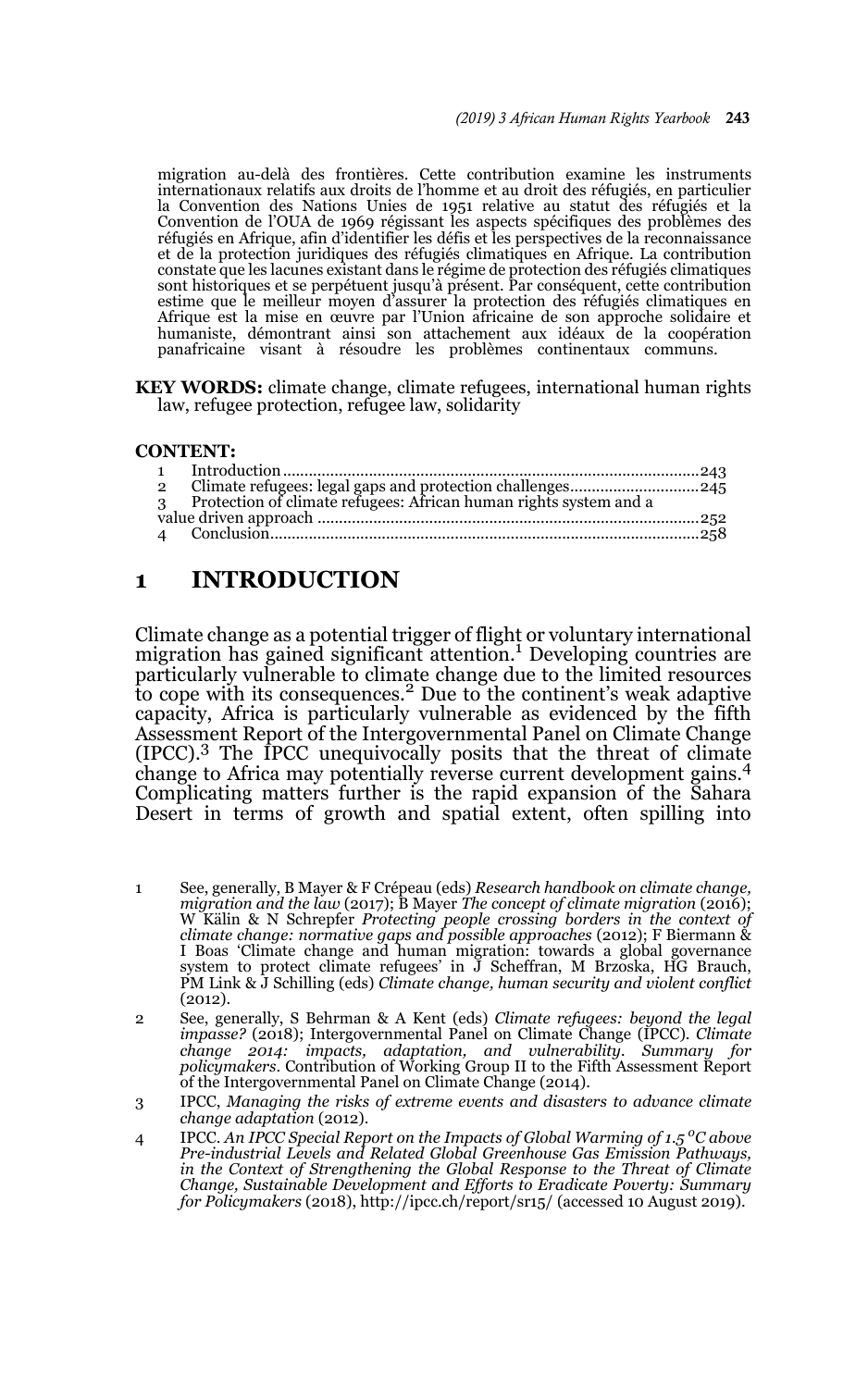precarious zones, placing communities at risk. The Food and Agriculture Organization (FAO) observes that an estimated 319 million hectares of Africa's land is vulnerable to desertification-related hazards due to sand movement.5 The intense rate of desertification could make most parts of the African continent uninhabitable. For example, the United Nations (UN) reports that desertification could send about 50 million Sub-Saharan migrants elsewhere by 2020, with 700 million Africans being forcefully displaced across the continent due to land degradation by  $2050$ .<sup>6</sup> Already, the FAO has revealed that about  $26.4$ million people were displaced annually in Africa due to climate-related disasters between 2008 and 2015.<sup>7</sup> UN reports and resolutions have also drawn the link of climate change to human rights of vulnerable populations and thus, adaptation to the adverse effects of climate change will require measures that address the multi-dimensional impacts of climate change such as cross border climate-induced migration.

Although the plight of climate refugees has gained prominence in international discourses, their legal protection under international and regional law in Africa is not clear. Some scholars have argued that the existing international framework on refugees, particularly the 1951 Convention Relating to the Status of Refugees (UN Refugee Convention) and 1969 Convention governing the Specific Aspects of Refugee Problems in Africa (OAU Refugee Convention), do not cover climate-induced asylum seekers. The only instrument to have mentioned climate-induced displacement at the African regional level, the 2009 African Union (AU) Convention for the Protection and

<sup>5</sup> Food and Agriculture Organization (FAO), 'The magnitude of the problem', http:/ /www.fao.org/docrep/x5318e/x5318e02.htm (accessed 10 August 2019).

<sup>6 &#</sup>x27;Desertification: The people whose land is turning to dust' *BBC News*, 2 November 2015, https://www.bbc.com/news/world-africa-34790661 (accessed 10 August 2019); IPBES Secretariat, 'Media Release: Worsening Worldwide Land Degradation Now 'Critical', Undermining Well-Being of 3.2 Billion People', 23 March 2018, https://www.ipbes.net/news/media-release-worsening-world wide-land-degradation-now-%E2%80%98critical%E2%80%99-underminingwell-being-32 (accessed 10 August 2019).

<sup>7</sup> FAO (n 5).

<sup>8</sup> See, UNHCR res. 10/4 (25 March 2009), OHCHR, *Report of the Office of the United Nations High Commissioner for Human Rights on the Relationship Between Climate Change and Human Rights* (A/HRC/10/61) (15 January 2009); UNFCCC COP, *The Cancun Agreements: Outcome of the Work of the Ad Hoc* Working Group on Long-Term Cooperative Action Under the Convention<br>(15 March 2011), Decision 1/CP.16, referred in Report of the Conference of the<br>Parties on its sixteenth session, Addendum, Part Two: Action taken by the Conference of the Parties, FCCC/CP/2010/7/Add.1, at preamble; OHCHR, *A New Climate Change Agreement Must Include Human Rights Protections for All: An Open Letter From Special Procedures Mandate-Holders of the Human Rights Council to the State Parties to the UN Framework Convention on Climate Change on the Occasion of the Meeting of the Ad Hoc Working Group on the Durban Platform for Enhanced Action in Bonn* (20-25 October 2014) (17 October 2014).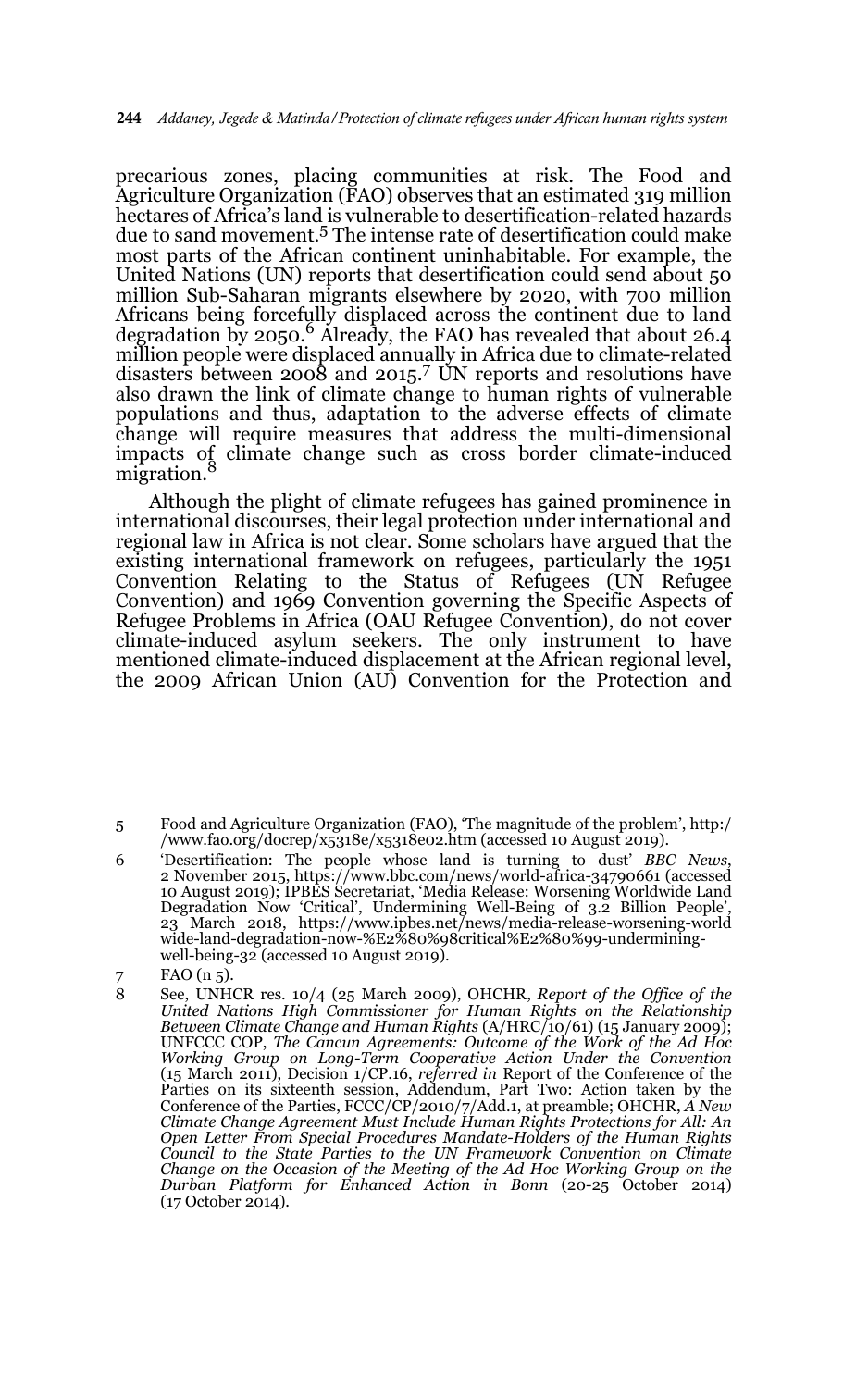Assistance of Internally Displaced Persons in Africa (Kampala Convention) appears not to govern migration beyond borders.9 The article investigates whether the gap in the existing refugee protection regime for climate refugees is historical, and if so, how existing values within key instruments under the African human rights system can ensure sufficient protection to those who, due to changing climate conditions, are forced to leave their countries of origin. The article is divided into four parts. Part one is this introduction; followed by part two which assesses the gaps and challenges in the existing legal regime in relation to the protection of climate refugees in Africa. Part three analyses how the AU can recognise and offer protection for climate refugees under the African human rights system through the African values of humanity and pan-African solidarity. Part four summarises the argument and concludes the discussion.

# **2 CLIMATE REFUGEES: LEGAL GAPS AND PROTECTION CHALLENGES**

The legal gaps and protection challenges in the existing refugee protection regime for climate refugees is historical. The reasons for this position are not farfetched. The structure and normative content of the international refugee protection system was strongly influenced by the system for protecting aliens and national minorities by the League of Nations. For instance, the Aliens' Law recognises the distinctive vulnerability of individuals who were without the effective protection of<br>their country of habitual resident.<sup>10</sup> Hathaway underscores the specific vulnerabilities of individuals who leave their home states when he asserted that

the individual, when he leaves his home State, abandons certain rights and privileges, which he possessed according to the municipal law of his State and which, to a certain limited extent, especially in a modern democracy, gave him control over the organization of the State ... In a foreign State, he is at the mercy of the State and its institutions, at the mercy of the inhabitants of the territory, who in<br>the last resort accord him those rights and privileges which they deem desirable.<sup>11</sup>

This implies that the national law of a foreign country, without international law, might not offer sufficient protection to foreign nationals facing harm or the violation of their human rights. The Aliens'

<sup>9</sup> AO Jegede 'Indigenous peoples, climate migration and international human rights law in Africa, with reflections on the relevance of the Kampala Convention' in B Mayer & F Crépeau (eds) *Research handbook on climate change, migration* and the law (2017) 169-189; B Glahn, 'Climate refugees? Addressing the<br>international legal gaps', International Bar Association, 11 June 2009, https://<br>www.ibanet.org/Article/NewDetail.aspx?ArticleUid=B51C02C1-3C27-4AE3-B4 C4-7E350EB0F442 (accessed 15 July 2019).

<sup>10</sup> The Alien Friends Act of 1798 and the Alien Enemy Act of 1798. The two Acts allowed the president to imprison and deport non-citizens who were deemed dangerous. See, generally, R Lillich *The human rights of aliens in contemporary international law* (1984) 5-40; C Amerasinghe *State responsibility for injuries to aliens* (1967) 23; A Roth *The minimum standard of international law applied to aliens* (1949) 113.

<sup>11</sup> JC Hathaway *The rights of refugees under international law* (2005) 75.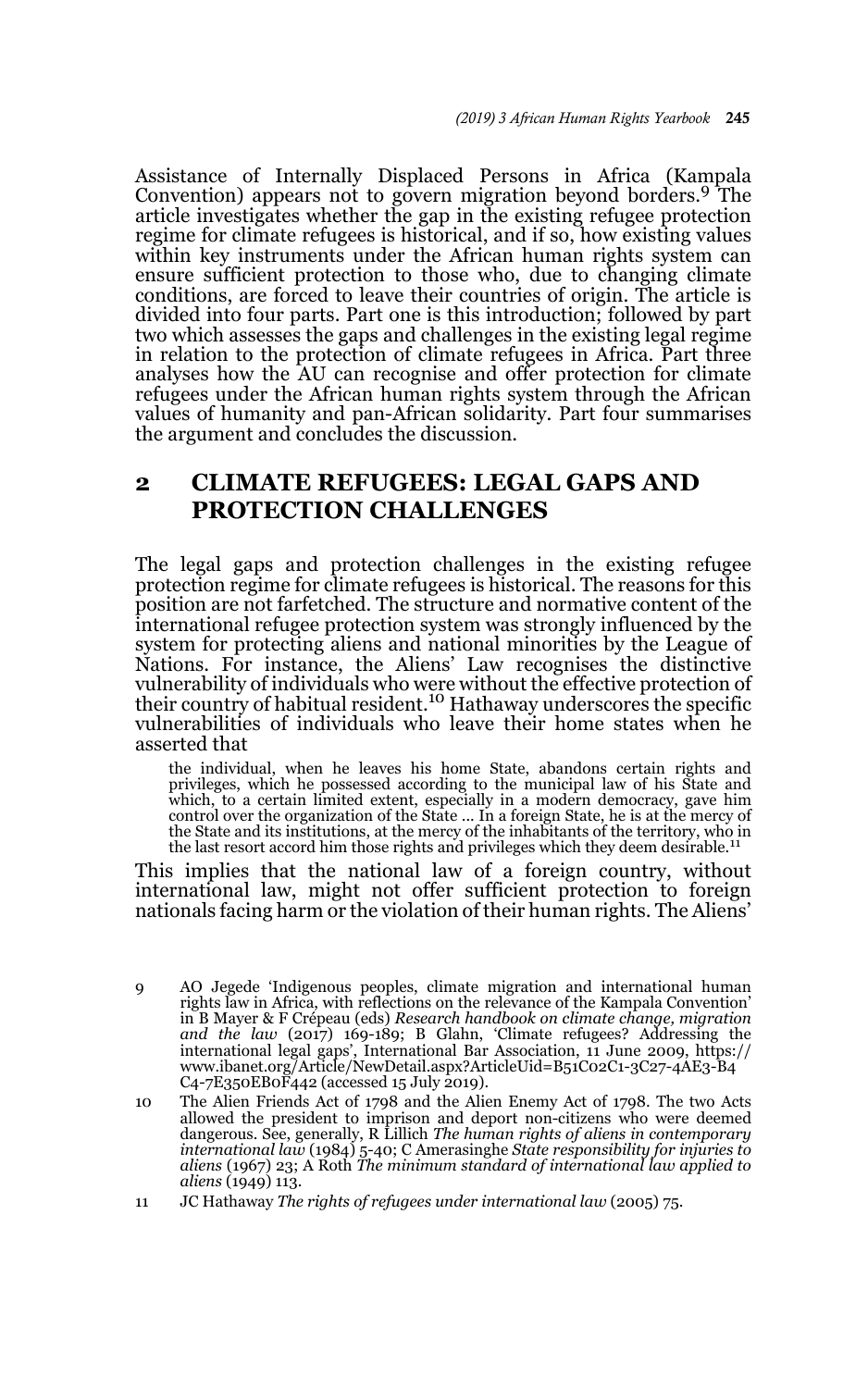law thus merely accommodated the fundamental concerns of foreign nationals in a minimal manner in order to ensure sustained international relations between states. The evolution of the Aliens' Law led to the validation of some exclusive harms in the sphere of international law. States that fail to meet the minimum standards of protection that aliens are entitled to can thus be compelled to account for such violation through the applicable recognised international mechanisms.<sup>12</sup> No doubt, the Aliens' Law was therefore the first international legal mechanism to deny the absolute right of states to treat persons within their jurisdiction in whatever manner they deemed appropriate. The law does this through the recognition of the distinctive defenselessness of individuals outside the effective protection of their home state and thus, provided a mixture of unreserved and conditional responsibilities owed to aliens. These responsibilities were enforced by an interstate accountability mechanism that was operationalised at the multilateral and bilateral level. However, while this development laid the groundwork for the successive evolution of the existing international refugee protection system, the Aliens' Law neither requires any state to accommodate foreigners fleeing home country by law nor confer any clear set of rights on foreigners accommodated in a host state. What is clear is that the Aliens' Law still affords states a great degree of discretion to deal with aliens in certain manner as they wish and hardly reflects the modern day of justice required by migrants.

The Minorities Treaties, similar to the Aliens' Law, were adopted shortly after the World War I to promote the interests of states through demanding that the countries defeated respect the human rights and dignity of ethnic and religious minorities residing within their territories.13 The underlining rationale was to avoid the possibility of another world war. The Minorities Treaties are, a major development over the normative and procedural framework of the Aliens' Law,<sup>14</sup> however, certain gaps are glaring in terms of protection. For instance, apart from the fact that it is not clear whether refugees can constitute a minority in terms of the provisions of the treaties, there is no official standing that citizenship can be conferred on populations belonging to minority groups. It may be argued that Minorities Treaties were not an international regime for the protection of the human rights of minorities because it applied only to states that were forced to accept

12 As above.

13 These were unilateral declarations made before the League of Nations. The treaties containing provisions relating to minorities included the Treaty of 28 June 1919 between the Principal Allied and Associated Powers and Poland, placed under the guarantee of the League of Nations, 13 February 1920; the Treaty of 10 September 1919 between the Principal Allied and Associated Powers and Czecho-Slovakia, placed under the guarantee of the League of Nations, 29 November 1920; the Treaty of 10 September 1919 between the Principal Allied and Associated Powers and Serb-Croat-Slovene State, placed under the guarantee of the League of Nations, 29 November 1920; and Articles 62 to 69 of the Treaty of Peace with Austria (signed at St. Germain-en-Laye on 10 September 1919), placed under the guarantee of the League of Nations, 22 October 1920. See H Rosting 'Protection of minorities by the League of Nations' (1923) 17 *American Journal of International Law* 647-8.

<sup>14</sup> As above.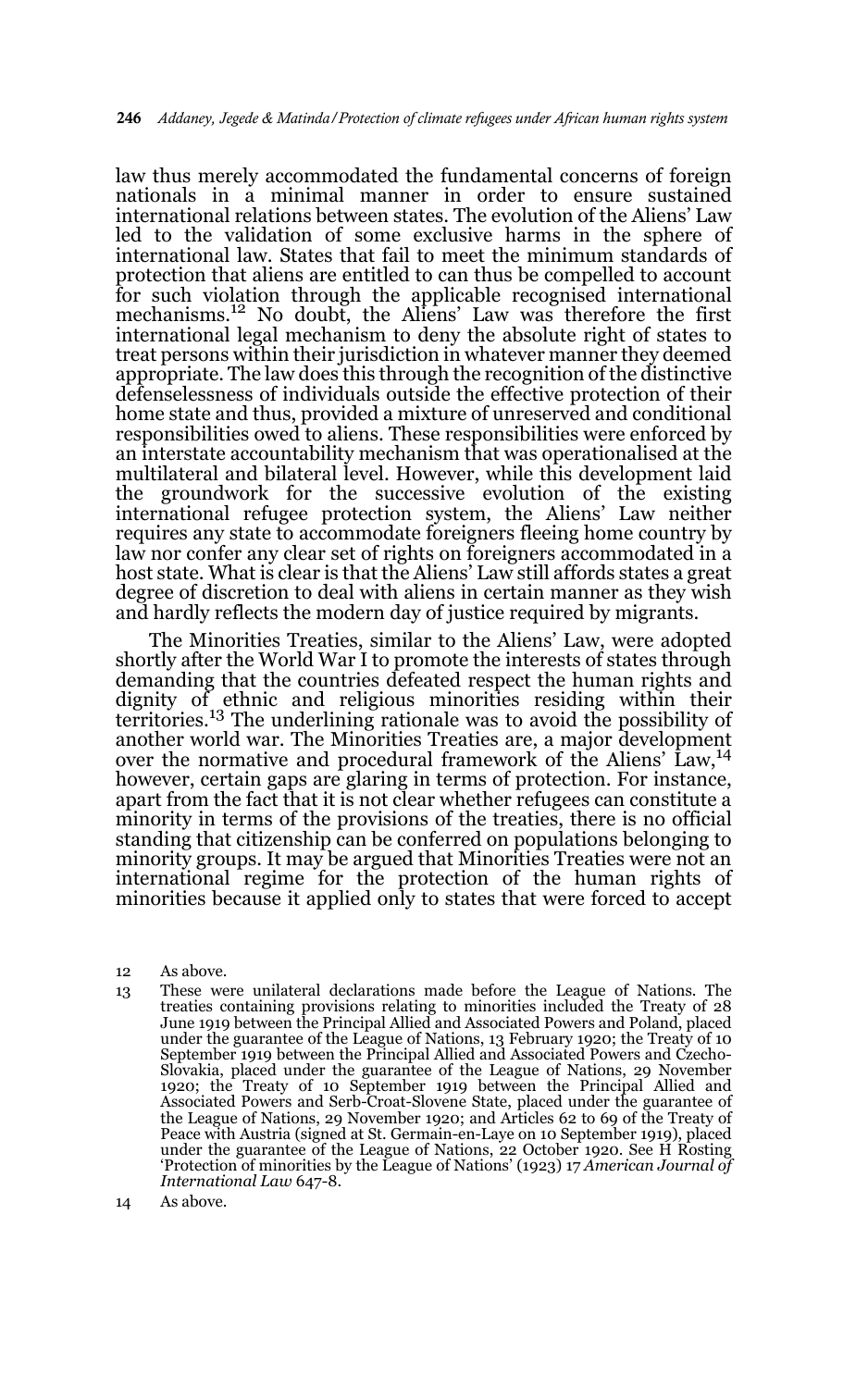the provisions on minority rights as part of the broad terms of peace. Nonetheless, the provisions in the Minorities Treaties were also applicable in states that voluntarily made general declarations to respect the rights of minorities as a requirement to be admitted into the League of Nations.

The emergence of the contemporary international refugee protection mechanism closely aligns with the development of the  $\frac{1}{2}$  international human rights system and humanitarian action<sup>15</sup> as they are both products of the 20th century.<sup>16</sup> The codification of the international refugee protection regime happened shortly after the Universal Declaration of Human Rights (Universal Declaration) and its normative content and structure were largely influenced by the Universal Declaration. The system for protecting refugees at the international level is therefore human rights-based and places the rights and dignity of vulnerable groups and individuals at the centre of protection. Hathaway argues that the international refugee protection system is to be understood as system that responds to situation-specific vulnerabilities without which refugees may be denied of meaningful benefits required for living dignified lives under the international human rights system.<sup>17</sup> Hence it does not surprise that the rights of refugees are recognised and guaranteed in the International Bill of Rights which emphasise dignity as a human rights norm.18 Yet, such provisions are not without inherent weaknesses in terms of the protection of climate refugees. For instance, the Universal Declaration recognises the right to seek refuge as a basic human right and guarantees in article 14(1) that 'everyone has the right to seek and to enjoy in other countries asylum from persecution'.19 However, article  $14(2)$  fails to provide for an exhaustive regulation on the scope of neither the right nor the type of protection that asylum seekers and refugees may enjoy. No doubt, climate refugees may be covered by article 13(2) of the Universal Declaration which provides that everyone has the right to leave any country including his or her own,<sup>20</sup> a provision which is reaffirmed by the International Covenant on Civil and Political Rights (ICCPR) in its article  $12(2)$ .<sup>21</sup> However there are weaknesses in this regime. There are acceptable limitations on the right

- 16 M Addaney 'A step forward in the protection of urban refugees: the legal protection of the rights of urban refugees in Uganda' (2017) 17 *African Human Rights Law Journal* 218-243.
- 17 Hathaway (n 11) 26.
- 18 WA Schabas *The Universal Declaration of Human Rights: The travaux préparatoires, volume 1, October 1946 to November 1947* (2013) 37. Human rights provisions of the UN Charter including the Universal Declaration (1948), ICCPR (1966), and ICESCR (1966) form the international Bill of Rights.
- 19 Universal Declaration, art 14(1) & (2).
- 20 Universal Declaration, art 13(2).
- 21 The International Covenant on Civil and Political Rights (ICCPR), 19 December 1966, 999 UNTS 14668, art (12(2).

<sup>15</sup> As above.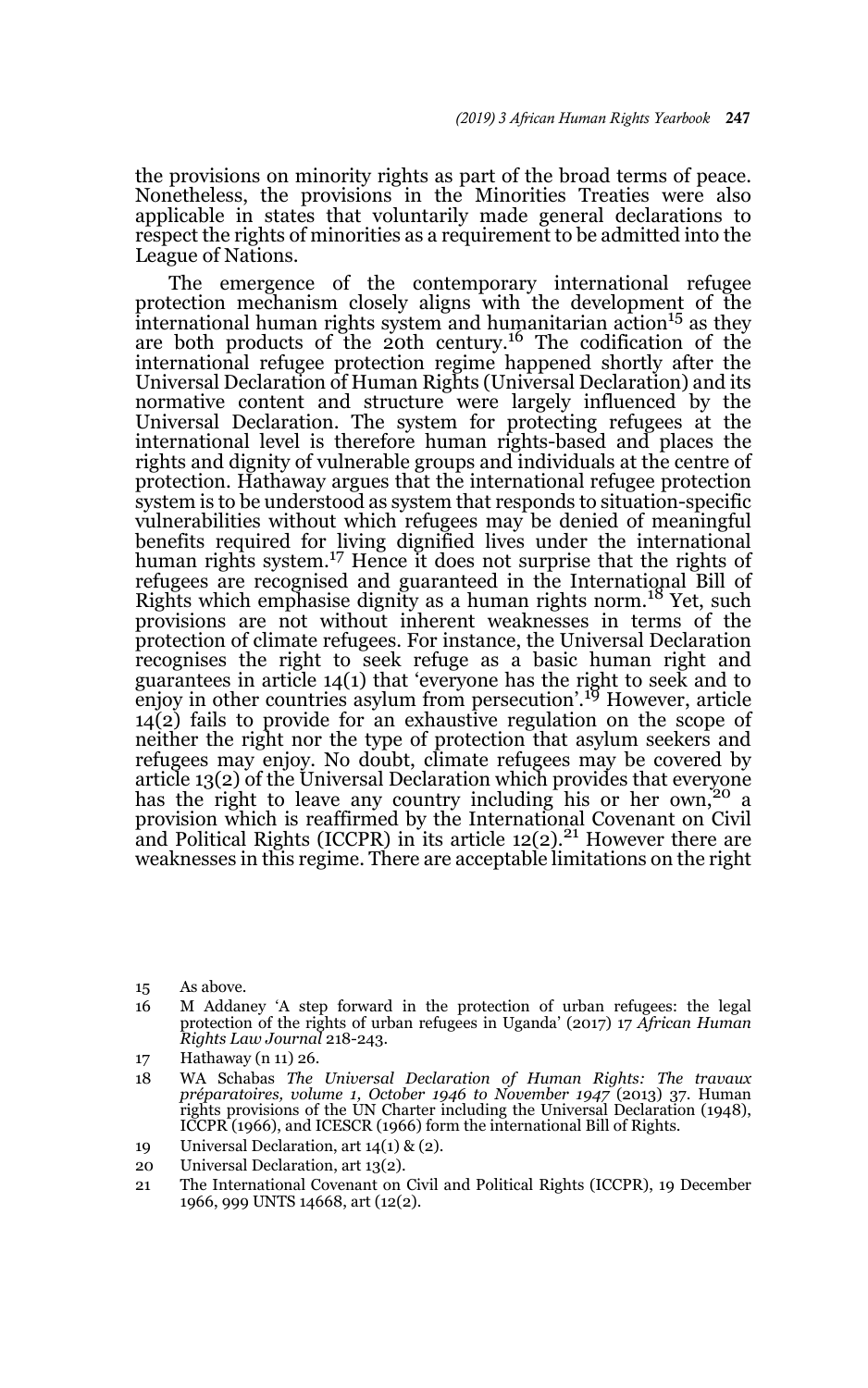to leave one's country,<sup>22</sup> practically, it is commonly the lack of the right to a third country which constrains the right to leave one's country.<sup>23</sup>

There have been arguments to address the weaknesses in the human rights regime, but these are not without objections. For instance, some scholars argue that international human rights law should oblige states to consider the extraterritorial impacts of their contributions to the climate crises. $24$  This implies that people from developing states fleeing the adverse effects of climate change may be admitted into developed states who are accountable for the historic emissions causing climate change. For example, the wording of the ICCPR that restricts a state's obligations to individuals with its effective control or jurisdiction, $25$  is comprehensive to include other person in a different state who are adversely affected by the extraterritorial consequences of the state's contributions to the global climate crises. In order to be considered under the jurisdiction of a state under international law, an individual should be within the 'effective control' of such state.26 The other weakness with the ICCPR in relation to protecting the rights of refugees is that most rights do not directly speak to the needs of climate refugees who are often unrecognised and largely undocumented.

The historical development of the international refugee protection system is instructive in examining the protection of climate refugees. For instance, the failed efforts of the international community to repatriate Europeans refugees after the World War II boosted and influenced arrangements for resettling refugees in third countries.27 It is recorded that more than 1 million refugees were resettled by the then International Refugee Organisation (IRO) from 1947 and 1951.<sup>28</sup> The inability of the IRO to resettle or repatriate all refugees within its mandated timeframe led to the development of the existing international refugee protection system as the UN found a solution in the assimilation of refugees through a new international human rights system.29 Consequently, the United Nations High Commissioner for Refugees (UNHCR) was established alongside the development and

22 As above.

- 24 JH Knox 'Linking human rights and climate change at the United Nations' (2009) 33 *Harvard Environmental Law Review* 477-498.
- 25 Although the ICCPR actually refers to duties extending only to individuals 'within [the State's] territory and subject to its jurisdiction,' the general view is that the language should be read disjunctively, to require the state to respect and ensure the rights of those within its territory *and* those within its jurisdiction. *Legal Consequences of the Construction of a Wall in the Occupied Palestinian Territory* (Advisory Opinion), (2004), ICJ 136, para 111.
- 26 Human Rights Committee, General Comment 31, The Nature of the General Legal Obligation Imposed on States Parties to the Covenant, para 6.
- 27 Independent Commission on International Humanitarian Issues (ICIHI) 'Refugees: The dynamics of displacement' (1986) 32.
- 28 As above.
- 29 UN Department of Social Affairs 'A study of statelessness' UN Doc E/1112, (1949) 23.

<sup>23</sup> Mayer (n 1).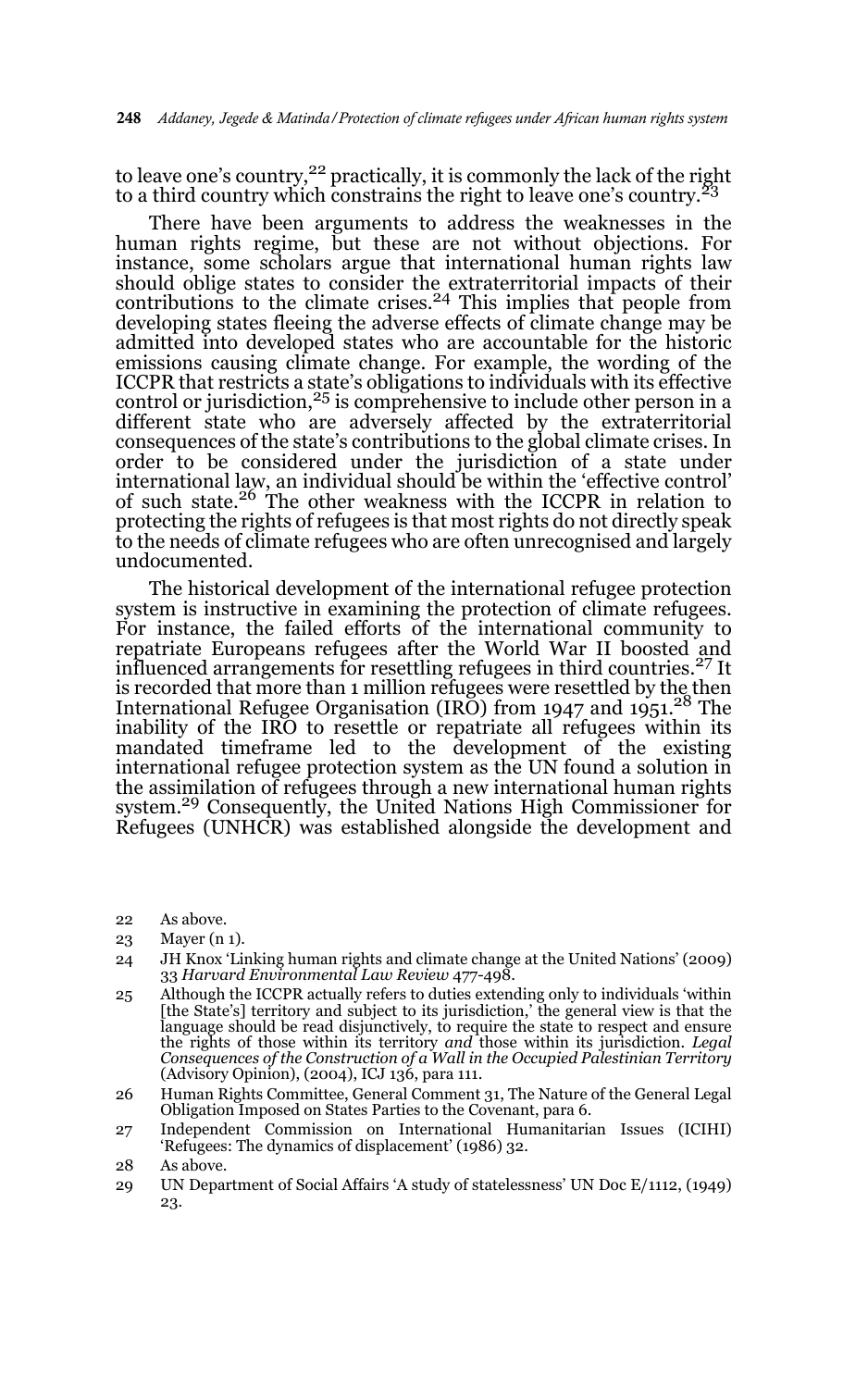adoption of the UN Refugee Convention,30 with the Convention becoming the foundation of refugee rights protection under international law. The 1951 Refugee Convention and the adoption of its Protocol<sup>31</sup> in 1967 was significantly driven by the need to construct a new framework to govern international action in response to the colossal calamity that befell persons displaced in Europe through the World War II.32 Both the UN Convention and its 1967 Protocol were widely signed with 147 states parties to one or both mechanisms, comprising over 50 states from African. However, climate refugees are not covered by the conventional definition enshrined in the UN Refugee Convention and the seriousness of the climate crisis should inspire similar action from the UN.

Under the UN Convention, states committed themselves to the obligation of non-refoulement, or non-returning of persons with wellfounded fear of persecution on the grounds of their race, religion, nationality, membership of a particular social group, or political opinion.33 The protection of non-discrimination, under article 3, states that the provisions guaranteed under the Convention should be applied by states 'without discrimination as to race, religion or country of origin'.34 Non-penalisation, under article 31, ensures that states do not penalise refugees 'on account of their illegal entry or presence, on refugees who, coming directly from a territory where their life or freedom was threatened … enter or are present in their territory without authorization …'35 The principle of non-refoulement, under article 33 entails that no state 'shall expel or return (refouler) a refugee in an manner whatsoever to the frontiers of territories where his life or freedom would be threatened on account of his race, religion, nationality, membership of a particular social group or political opinion'.<sup>36</sup>

Under this obligation, such persons, whether individually or in groups, were not to be returned to the frontiers of territories where their lives or human rights would be undermined. Arbel and others argue that the principle of non-refoulement has assumed the status of customary international law that binds states which are not states parties to the UN Convention and 1967 Protocol.37 Persons or groups fleeing their habitual country of residence on the grounds of climaterelated events such as famine, drought, or flooding may not meet the

- 30 Hathaway (n 11 above).
- 31 The 1967 Protocol erases the geographical and temporary limitations provided in the 1951 Convention and made the Convention a truly internationally inclusive system of protection for those fleeing persecution.
- 32 A Guterres *UN Refugee Agency, 1951 Convention Relating to the Status of Refugees and its 1967 Protocol* (2011) 1.
- 33 E Lauterpacht and D Bethlehem 'The scope and content of the principle of non-refoulement: opinion' in E Feller, V Turk and F Nicholson (eds) *Refugee protection in international law: UNHCR's Global Consultation On international protection* (2003) 87, 142.
- 34 1951 Convention, art 3.
- 35 1951 Convention, art 31.
- 36 1951 Convention, art 33.
- 37 As above.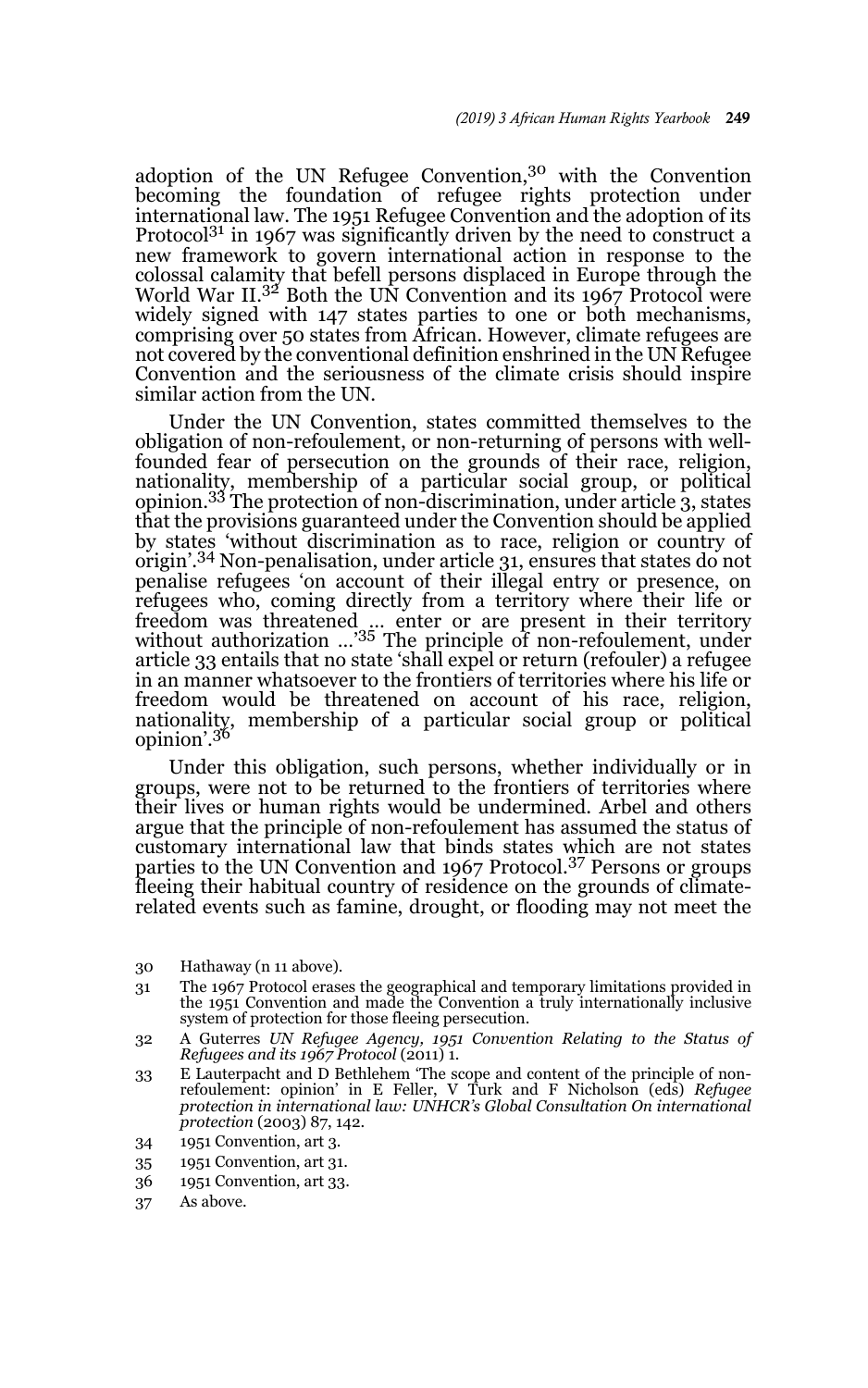requirements stipulated in the 1951 Convention's definition of a refugee under Article 1 since it is impossible for such a person or group to articulate a 'well-founded fear' of persecution. The provisions in the UN Convention have however been generously interpreted since its adoption to respond to developments in international law particularly in the field of international human rights and humanitarian law. For example, states now recognise people fleeing armed conflict as refugees; and most states also recognise gender-based violence including rape, female genital mutilation and forced sterilisation as a form of persecution as provided in the UN Convention.<sup>38</sup> However, legal protection of climate refugees is yet to benefit from such generous interpretation of its provisions. Also, the instrument is non-binding and hence lacks a treaty body to monitor member states' compliance with the obligations imposed by it. Also, the right of non-refoulement has drawbacks in that states disagree about its breadth, a development that has led to inconsistent protection of refugees.39 Arguably these disagreements undermine the application of the principle to respond to the plights of climate migrants.

At the African regional level, the 1969 African Union (AU) (formerly Organisation of African Unity [OAU]) Convention governing the specific aspects of refugee problems in Africa defined refugees to include persons who are fleeing 'events seriously disturbing public order'.40 This definition can be understood to cover persons fleeing climate-induced disasters and extreme weather events, but, requires further clarification by the treaty monitoring body. The 1984 Cartagena Declaration on Refugees contains similar provision.41 It implores states parties to define refugee as person who is among others 'fleeing their country because their lives, safety or freedom have been threatened by... massive violation of human rights or other circumstances which<br>have seriously disturbed public order'.<sup>42</sup> These definitions were applied by some states in the Horn of Africa during the 2011-12 droughts in

- 38 See, generally, E Arbel, C Dauvergne and J Millbank (eds) *Gender in refugee law: from the margins to the centre* (2014).
- 39 S Momin 'A human rights based approach to refugees: a look at the Syrian refugee crisis and the responses from Germany and the United States' (2017) 9 *Duke Forum for Law and Social Change* 55-79. For instance, Hathaway posits that states fear that the existing treaty-based regime for refugee protection maybe be threatened by those who seek to 'leverage' undefined asylum by extending nonrefoulement and refugee rights to 'non-refugees'. See JC Hathaway 'Leveraging asylum' (2010) 45 *Texas International Law Journal* 506, 507. Goodwin-Gill on the other hand supports a broader application of the notion to all who are at risk. He observes that Hathaway's observation 'lacks a sense of the big picture, of a world in which customary international law is a dynamic or, a continuing process, responding, growing, contracting, and refining under the lens of daily practice by States and international institutions'. See, GS Goodwin-Gill 'Non-refoulement, temporary refuge, and the "new" asylum seekers' in DJ Cantor and J-F Durieux (eds) *Refuge from inhumanity? war refugees and international humanitarian law* (2014) 447.
- 40 Africa Union (AU), Convention Governing the Specific Aspects of Refugee Problems in Africa*,* art 1(2) (10 September 1969)
- 41 *Cartagena Declaration on Refugees, Colloquium on the International Protection of Refugees in Central America, Mexico and Panama* (22 November 1984).
- 42 As above.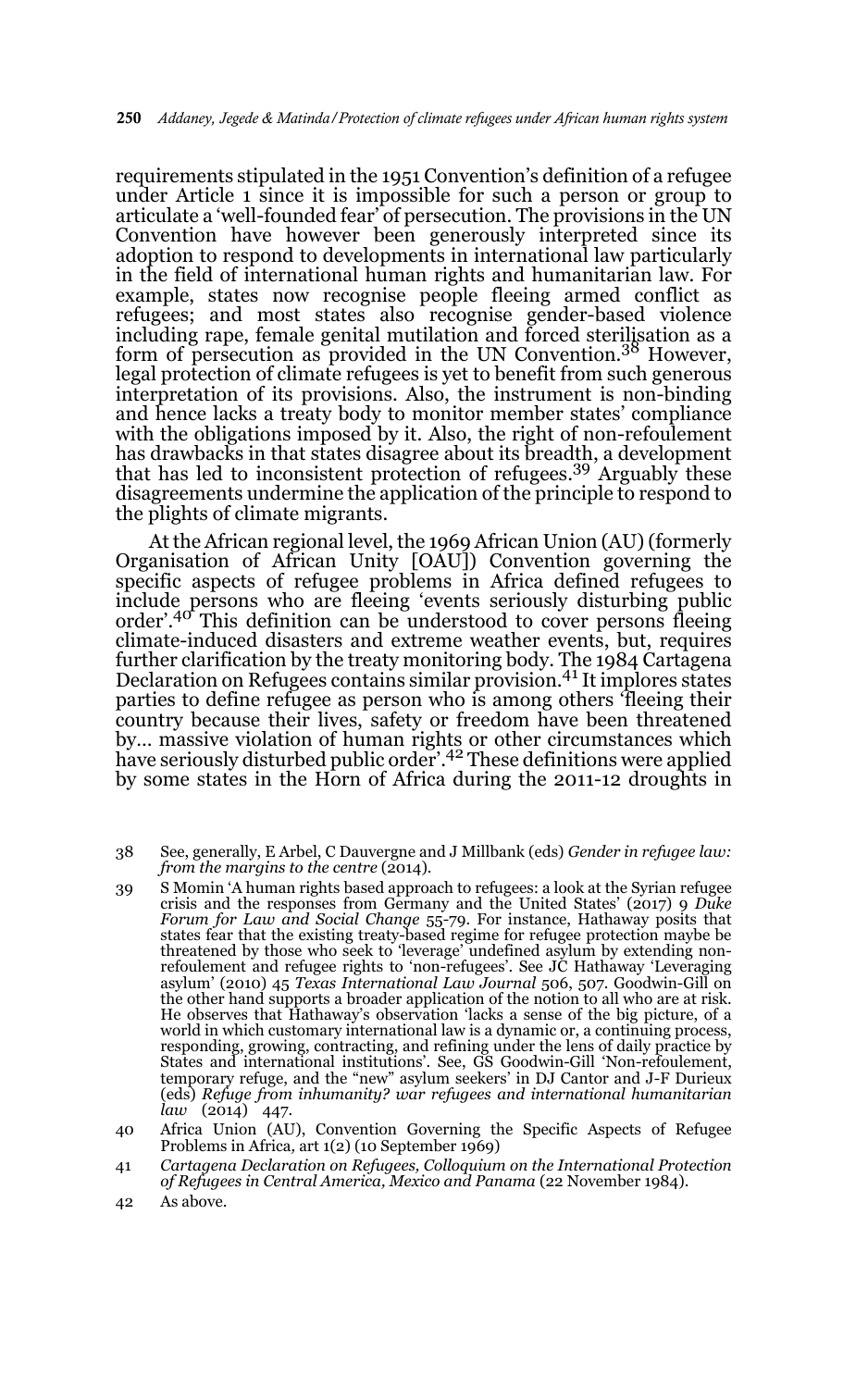admitting displaced persons from Somalia.43 Also, some states in Latin America granted asylum to persons who were displaced by the 2010 earthquake in Haiti.<sup>44</sup> These scenarios are analogous to the circumstance of climate refugees fleeing the adverse effects of climate change such as flooding and water-related risks, hunger and starvation and extreme heat as it was generally accepted by states in Latin American that Haitian asylum seekers had a 'well-founded fear of persecution by non-state actors that arose from the vacuum of governmental authority after the earthquake'.45 Although the OAU Refugee Convention is obligatory in Africa, it has no monitoring mechanism and has hardly been applied to respond to the situations of climate refugees. Also the Cartagena Declaration is a soft law. The apparent weaknesses in the refugee protection regime regarding the protection of climate refugees has inspired scholars to explore how the legal weaknesses could be addressed. Some scholars have argued for a reform of the UN Refugee Convention through the adoption of a second protocol to revise the definition of refugees to include climate migrants.46 Other scholars such as Moberg argues that political refugees may suffer collateral damage by losing the specificity of their protection through any substantial revision of the definition in the UN Refugee Convention scope.47 The potential within the AU Kampala Convention for climate induced displacement and extraterritorial application has also been explored as an option in the context of indigenous peoples.<sup>48</sup> Recognising and protecting the rights of climate refugees has, nevertheless, always been and continues to be subject to political, economic, legal and humanitarian contestations.<sup>49</sup>

Yet, failure to find a durable solution may lead to the greatest humanitarian crises in the 21st century. For instance, the First Assessment Report of the IPCC observes that the highest single impact of climate change will be on human migration.50 The report recognises that while people moving across international borders due to climate-

- 43 E Ferris & J Bergmann 'Soft law, migration and climate change governance' (2017) 8 *Journal of Human Rights and the Environment* 6-29.
- 44 As above.
- 45 Nansen Initiative, 'Protection Agenda' (2015) 54, https://nanseninitiative.org/ wp-content/uploads/2015/02/protection-agenda-volume-1.pdf and https://nan seninitiative.org/wp-content/uploads/2015/02/protection-agenda-volume-2.pdf (accessed 25 January 2019).
- 46 DZ Falstrom 'Stemming the flow of environmental displacement: creating a convention to protect persons and preserve the environment' (2002) 13 *Colorado Journal of International Environmental Law and Policy* 17.
- 47 KK Moberg 'Extending refugee definitions to cover environmentally displaced persons displaces necessary protection' (2009) 94 *Iowa Law Review* 1121.
- 48 AO Jegede 'Rights away from home: climate-induced displacement of indigenous peoples and the extraterritorial application of the Kampala Convention' (2016) 16 *African Human Rights Law Journal* 58-82.
- 49 B Mayer 'Climate change and international law in the grim days' (2013) 24(3) *European Journal of International Law* 949; F Biermann and I Boas 'Preparing for a warmer world: towards a global governance system to protect climate refugees' (2010) 10 *Global Environmental Politics* 60-88.
- 50 UN Human Rights Council, *Report of the Office of the U.N. High Commissioner for Human Rights on the Relationship Between Climate Change and Human Rights,* 20-41, UN Doc A/HRC/10/61 (15 January 2009).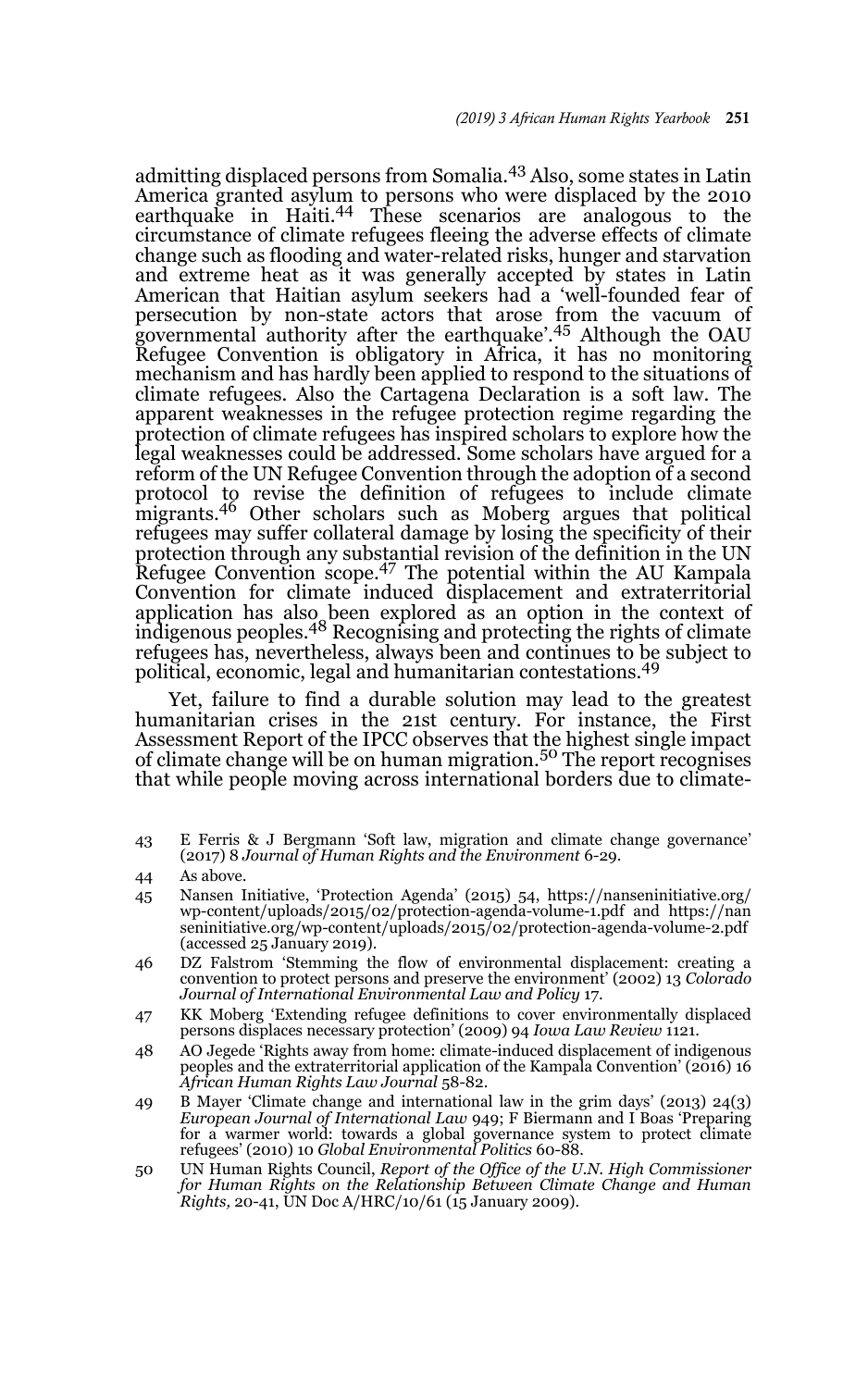related events are entitled to general human rights guarantees in the receiving state, they may not have legitimate right of entry.<sup>51</sup> International law instruments on climate change, the United Nations Framework Convention on Climate Change (UNFCCC), the Kyoto Protocol, and the 2015 Paris Agreement do not offer any protection to climate refugees,52 but, promisingly, climate-induced migration was incorporated into the agenda of the 2010 Cancun Adaptation Framework. Consequently, article 14(f) of the Cancun Framework obliges states parties to adopt 'measures to reinforce understanding, coordination and cooperation relevant to climate-induced displacement, migration, and planned relocation'.53 Therefore, the question that falls for consideration is whether there exists in the African regional human rights system a set of values that can shape the debate on the recognition and protection of climate refugees in Africa.

# **3 PROTECTION OF CLIMATE REFUGEES: AFRICAN HUMAN RIGHTS SYSTEM AND A VALUE DRIVEN APPROACH**

The discussions in section two demonstrate that the international and regional instruments developed under the auspices of the UN and AU are not sufficient in protecting climate refugees leaving identifiable gaps in the international framework. These gaps are primarily related to a lack of an explicit confirmation of the link between climate change and forced migration and corresponding obligations of supranational and international humanitarian institutions. The UN, however, has long encouraged the development of regional human rights systems to complement the international system of human rights protection.54 Regional human rights systems comprise of regional instruments, mechanisms and institutions which play significant role in the promotion and protection of human and peoples' rights.55 Regional human rights systems are developed to reflect mainly regional values and offer a more specific framework than international system.

The OAU (now AU) became the third after Europe and the Americas to establish a pan-regional system for human rights protection. In particular, the African human rights system is driven by

- 54 The role of regional human rights mechanisms, European Parliament, Directorate General for External Policies – Policy Department, doc EXPO/DROI/2009, 19- 20.
- 55 J Klucka 'Regional judicial and non-judicial bodies: an effective means for protecting human rights?' (2018) 1 *Eastern European Yearbook on Human Rights* 56.

<sup>51</sup> As above.

<sup>52</sup> R Kuusipalo 'Exiled by emissions - climate change related displacement and migration in international law: gaps in global governance and the role of the UN Climate Convention' (2017) 18 *Vermont Journal of Environmental Law* 615-647.

<sup>53</sup> Conference of the Parties to the Framework Convention on Climate Change, *Report of the Conference of the Parties on its Sixteenth Session*, 14, 14(f), UN Doc. FCCC/CP/2010/7/Add.1 (15 March 2011), https://unfccc.int/resource/docs/ 2010/cop16/eng/07a01.pdf (accessed 12 August 2018).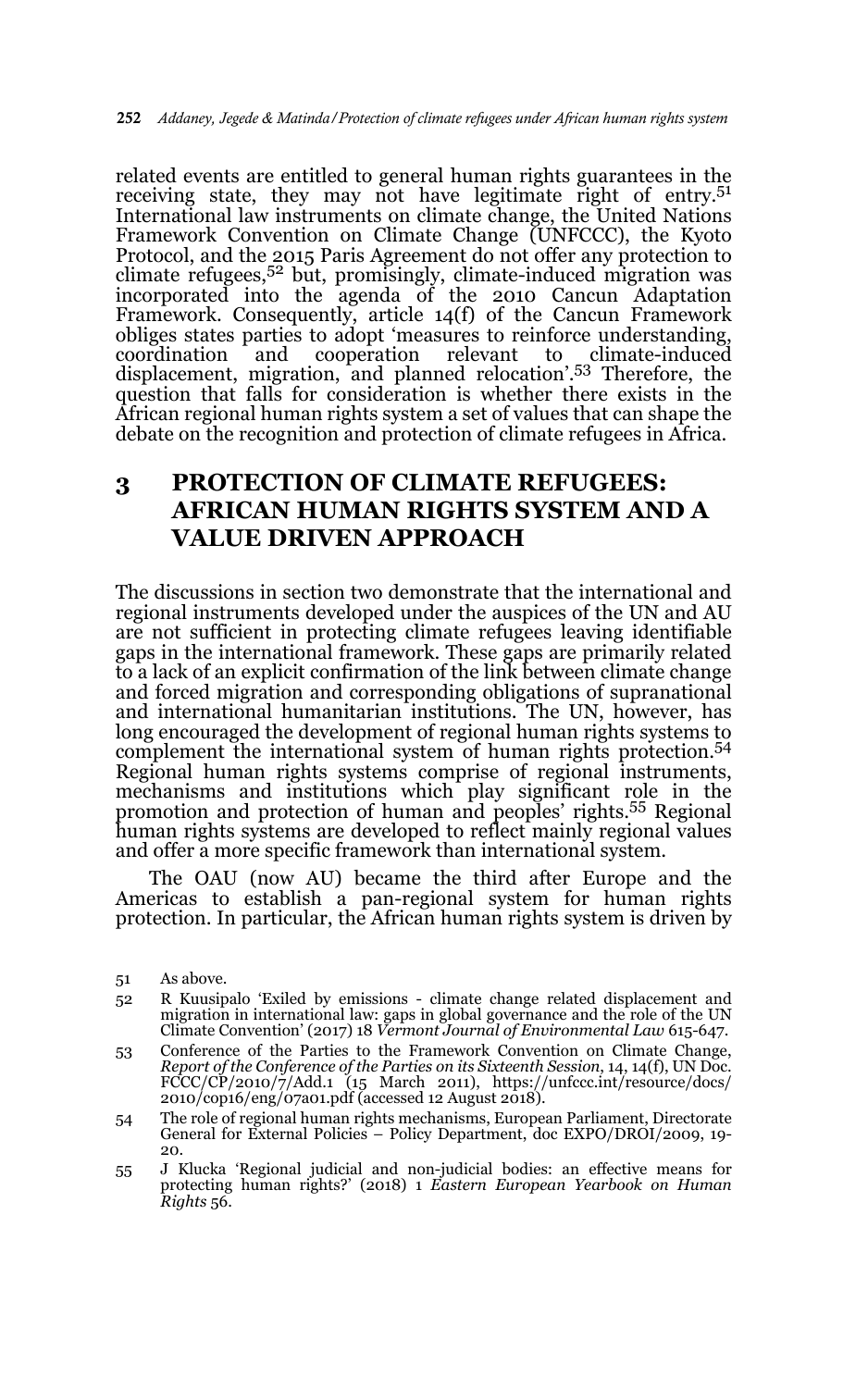the goal of safeguarding collective security, territorial integrity and the promotion of solidarity among African states. Regional human rights instruments and mechanisms, thus, support the identification of international human rights norms and standards that reflect the particular human rights concerns of geographic regions as well as in<br>implementing these instruments on the ground.<sup>56</sup> The AU can arguably encourage regional efforts to host refugees which would be costeffective and, particularly at times when there are similarities in local languages and customs across neighbouring states.<sup>57</sup> Regional approaches also have the potential to help pre-empt migration flows and in managing cross border displacement which might cost far less than supporting individuals who arrive in a country *en masse* because of climate-induced conflict.58 However, the success of the legal protection of climate refugees in Africa would fundamentally depend on states' commitment to and involvement in regional negotiations in this regard. Arguably, finding durable solution to the predicament of climate refugees in Africa requires states to embrace the spirit of pan-African solidarity and regional cooperation in order to minimise the human suffering associated with the adverse effects of climate change. These two concepts could thus form a value-driven human rights-based approach to climate refugee protection in Africa.

In relation to the spirit of pan-African solidarity, the African human rights system is by tradition observed to be driven by a communistic understanding of humanity, human values and the individual human being.59 In a typical African society, the individual interests and rights are subsumed under the broader interests and well-being of the community and in a suitable context, community may imply any form of social unit that consists of more than a single human being. Winks argues that 'the collective units or groups include the individual family group through the clan, the tribe, the people, the nation, and the state<br>to the Pan-African community'.<sup>60</sup> The communal culture as developed and practised in Africa is underpinned by communistic values in the sense of the African conception of right and wrong and good and evil. This notion strongly influences the origins, contents, ethos and objectives of the African human rights system.

The African Charter on Human and Peoples' Rights (African Charter,  $61$  which is the fundamental instrument of the African human rights system, recognises individual rights as well as peoples' rights. The Charter unequivocally emphasises that 'the virtues of the historical

<sup>56</sup> As above

<sup>57</sup> VO Kolmannskog *Norwegian Refugee Council, Future Floods of Refugees: A Comment on Climate Change, Conflict and Forced Migration* (2008) 19-21 http:/ /www.nrc.no/arch/\_img/9268480.pdf (accessed 10 August 2019).

<sup>58</sup> HJ Schellnhuber *Climate Change as a Security Risk* (2008) 204-07, http:// www.wbgu.de/wbgu\_jg2007\_engl.pdf (accessed 10 August 2019).

<sup>59</sup> BE Winks 'A covenant of compassion: African humanism and the rights of solidarity in the African Charter on Human and Peoples' Rights' (2011) 11 *African Human Rights Law Journal* 447-464.

<sup>60</sup> *Ibid*.

<sup>61</sup> African Charter on Human and Peoples' Rights, OAU Doc. CAB/LEG/67/3 rev. 5, entered into force on 21 October 1986.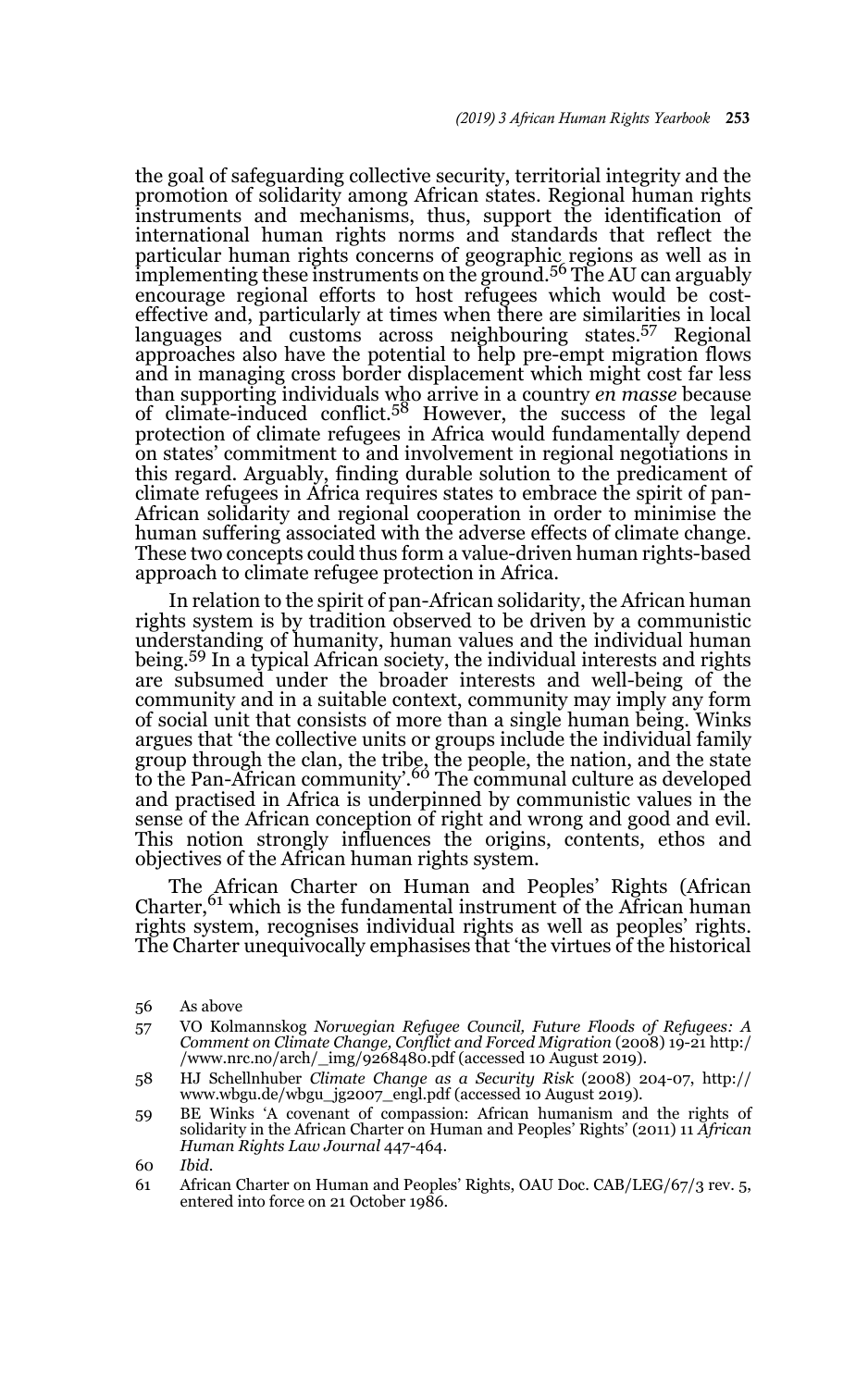tradition and the values of African civilisation should inspire and characterise the reflection on the concept of human and peoples' rights by recognising that fundamental human rights originate from the attributes of human beings'.<sup>62</sup> Important from the perspective of climate refugees, as a collective and individuals, the African Charter underscores the critical necessity in giving special consideration to the right to development and to the recognition that civil and political rights cannot be detached from economic, social and cultural rights in their realisation as well as universality and that the fulfilment of economic, social and cultural rights is a guarantee for the enjoyment of civil and political rights.<sup>63</sup> This is necessary for climate refugees whose problems often straddle around the violation of both political and socio-economic rights at individual and collective levels. The international and regional refugee law in Africa generally guarantees the rights of all refugees and migrants, including the right to housing;<sup>64</sup> the right to work; $65$  the right to education; $66$  the right to access the courts; $67$  the right to freedom of movement within the territory; $68$  as well as the right to be issued with identity and travel documents<sup>69</sup> to aid them to live decent lives in dignity.<sup>70</sup> However, as indicated earlier in the article, there are millions of climate refugees in Africa who are exposed to abuse as they are not recognised, and thus, need protection to safeguard their human rights and fundamental freedoms. Mayer argues that recognising and offering protection to climate refugees requires a political decision due to the challenges associated with negotiating for a legal solution.<sup>71</sup> Consequently, in the spirit of pan-African solidarity, the negotiation of legal solutions for climate refugees should be more feasible as it affords an opportunity to demonstrate the commitment of member states to the belief system which informed the formulation and adoption of the African Charter. More so, it was something similar that led to the adoption of the OAU Refugee Convention to respond to the specific protection challenges that was confronting refugees in Africa. Hence, the AU needs to be guided by its shared values and guiding principles in order to find a durable solution

- 62 African Charter, preambular para. 4.
- 63 TP Van Reenen & H Combrinck 'The UN Convention on the Rights of Persons with Disabilities in Africa: progress after 5 years' (2011) 8 *SUR International Journal on Human Rights* 133-165 at 137.
- 64 1951 Convention, art 21.
- 65 1951 Convention, arts 17, 18 & 19.
- 66 1951 Convention, art 22.
- 67 1951 Convention, art 16.
- 68 1951 Convention, art 26.
- 69 1951 Convention, arts 27 & 28.
- 70 Addaney (n 16); ZA Lomo 'The struggle for protection of the rights of refugees and IDPs in Africa: making the existing international legal regime work' (2000) 18 *Berkeley Journal of International Law* 6.
- 71 B Mayer *The concept of climate migration* (2016). See, also, B Docherty & T Giannini 'Confronting a rising tide: a proposal for a convention on climate<br>change refugees' (2009) 33 *Harvard Environmental Law Review* 363;<br>J McAdam 'Swimming against the tide: why a climate change displacement treaty is not the answer' (2011) 23 *International Journal of Refugee Law* 2.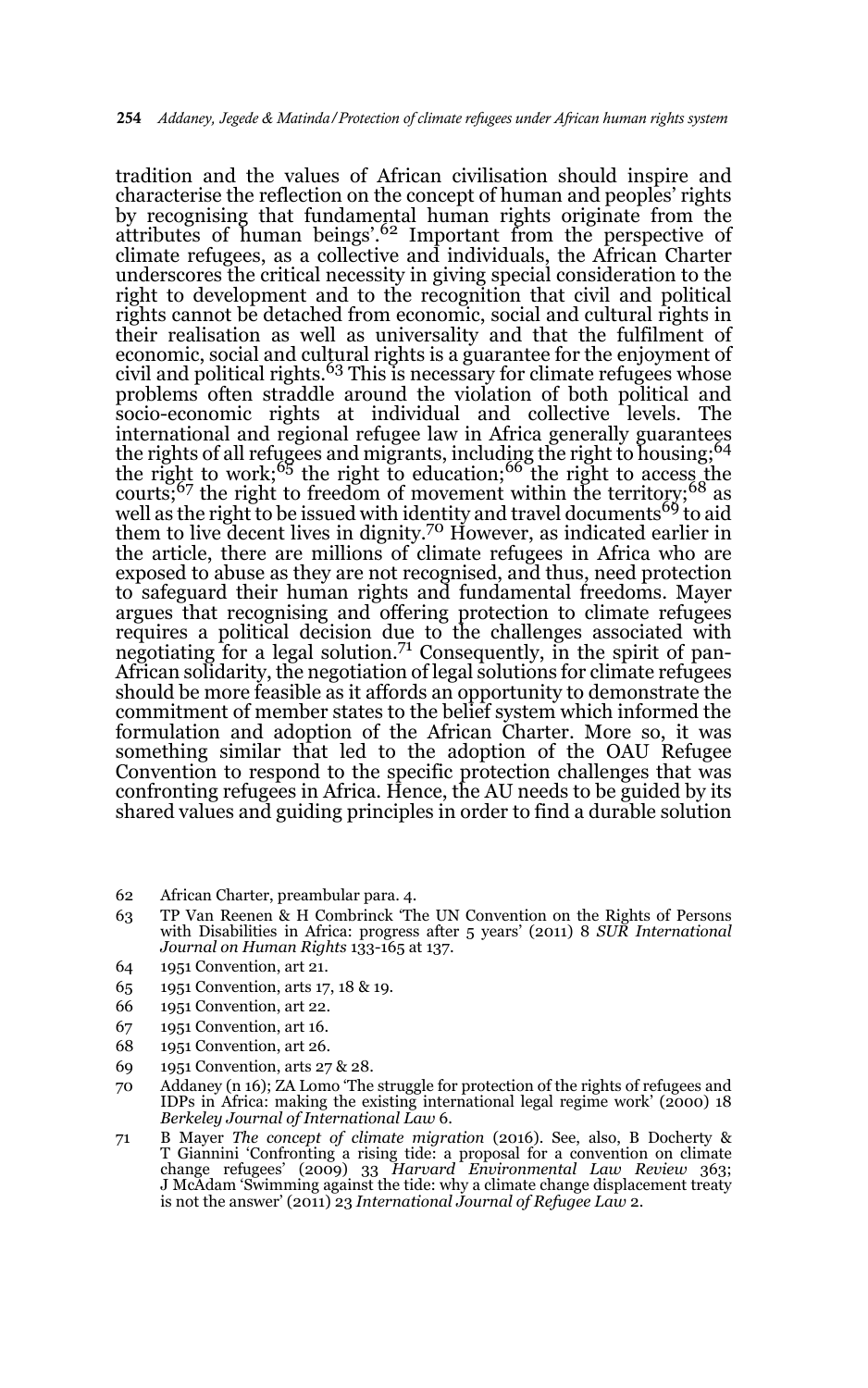as the African continent is regarded as the most vulnerable to the adverse effects of climate change.

Besides, the transformation of the OAU into the AU in 2000 has reinforced the consciousness that the sustainable development of Africa is significantly dependent on effective regional integration and pan-African solidarity, protection of human rights, good governance,<sup>72</sup> and more importantly, the operationalisation of African shared values. The concept of African shared values, is however contested as scholars such as Smith claim that Africans have not collated or explicitly conceptualised a value system and as such, values are ingrained in customs, traditions and established practices.73 Notwithstanding, Gluckman argues that 'the denial of an African conception and system of law is an erroneous position stemming from a belief imbued with ignorance about how law works among Africans'.74 African shared values has been conceptualised as 'the norms, principles and practices adopted by the AU, which provide the basis for collective actions and solutions in addressing the political, economic and social challenges that impede Africa's integration and development'.<sup>75</sup>

As informed by the shared values of Africa, the principle of pan-African solidarity has remained a fundamental basis in African regional law since the establishment of the OAU in 1963, with the founding charter proclaiming among others the 'promotion of unity and solidarity among African states',76 and the 'co-ordination and intensification of their co-operation and efforts to achieve a better life for the peoples of Africa'.77 The AU exists to also 'achieve unity and solidarity between African countries and the peoples of Africa'.78 The principle of solidarity under international law is generally conceptualised as an appreciation and recognition by each member of a community that it determinedly conceives of its own interests as being inseparable from the interests of the whole community.<sup>'79</sup> From this perspective, due to the unique vulnerability of the continent and its peoples to the adverse consequences of climate change, member states of the AU have to rally behind the principle of solidarity in recognising and protecting populations and peoples fleeing such effects since regional efforts will require mutual cooperation and support. It is plausible, then, that the principle of solidarity strongly influences any

- 74 M Gluckman *The allocation of responsibility* (1986) 173.
- 75 K Matlosa 'The African Union's African Governance Architecture linkages with the African Peace and Security Architecture' (2014) 4 *GREAT Insight Magazine* 14
- 76 Charter of the Organization of African Unity, 25 May 1963 (OAU Charter), art  $2(1)(a)$ .
- 77 OAU Charter, art 2(1)(b).
- 78 Constitutive Act of the African Union, 11 July 2000 (AU Constitutive Act), art 3(a).
- 79 RSJ MacDonald 'Solidarity in the practice and discourse of public international law' (1996) 8 *Pace International Law Review* 290.

<sup>72</sup> See 'Agenda 2063: The Africa we want' http://archive.au.int/assets/images/ agenda2063.pdf (accessed 7 July 2019).

<sup>73</sup> K M'Baye 'The African conception of law' in R David (ed) *The legal systems of the world and their common comparison and unification* (1975) 56.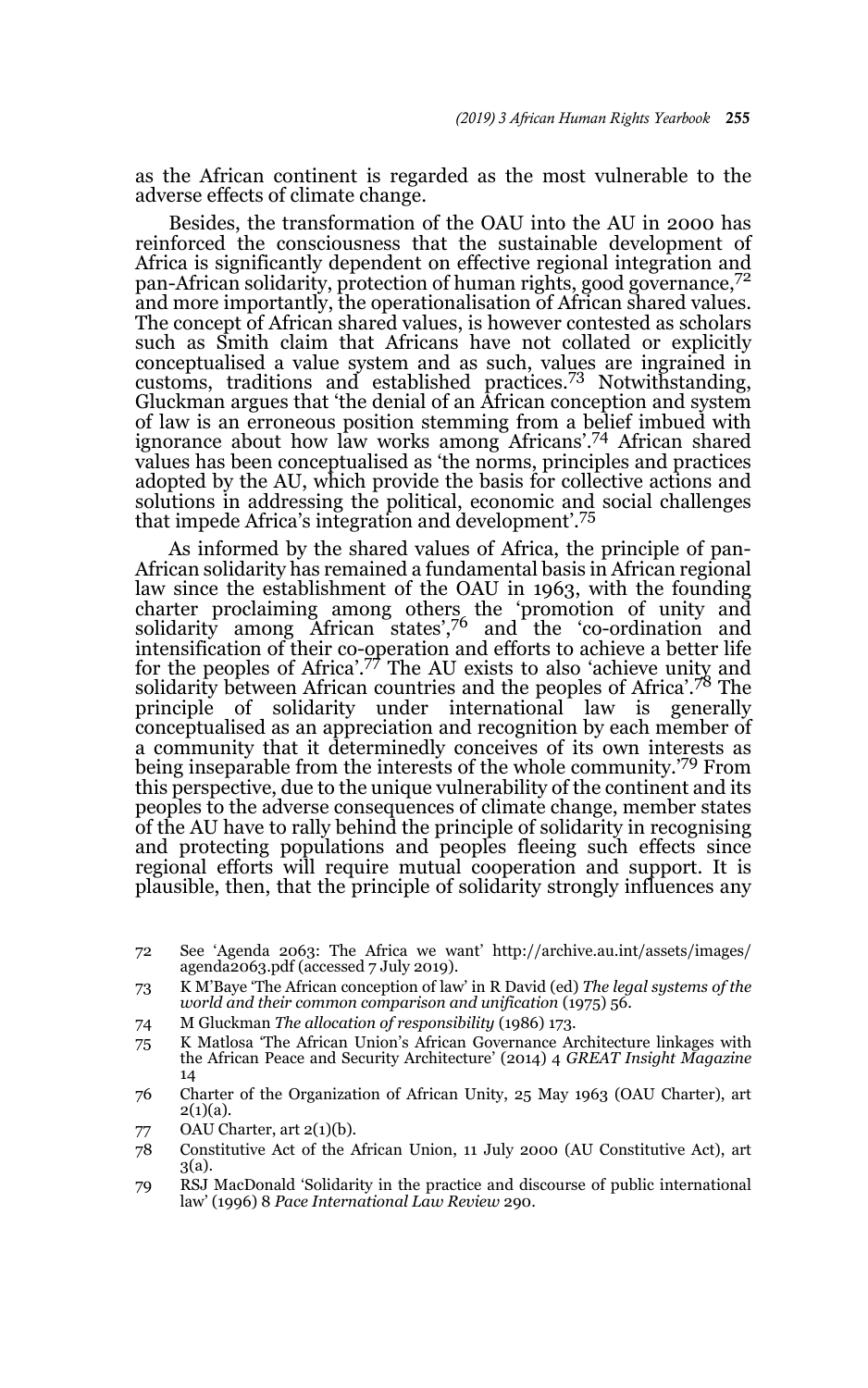regional action towards the protection of climate refugees under African regional law.

Underpinned and influenced largely by the principle of solidarity, the OAU Convention expanded the definition of refugee to include those fleeing 'events seriously disturbing public order'80 in order to protect people fleeing events that were associated with the independence struggle. While expanding this to cover climate refugees in Africa may face political resistance, its relevance is not assailable. Any effort of the AU to recognise and protect climate refugees will without doubt be challenging as the UNHCR has clearly clarified that persecution is customarily related to action by the authorities of a state either by the national authorities persecuting someone or because they<br>let someone be persecuted.<sup>81</sup> This condition makes any regional effort to afford protection to climate refugees difficult and politically challenging.82 However, relying on the AU shared values and fundamental principles such as pan-African solidarity and cooperation requires a rethinking on how such value is applicable in the context of cross border climate migration on the African continent is promising.

Central to the conception of human and peoples' rights or pan-African solidarity is the values of African humanism the principles of compassion, community and solidarity. Poe explains it as effort by African peoples to creatively harness their cultural diversity and innovate around their common challenges for the collective empowerment and development of the African peoples.<sup>83</sup> Boshoff and Owiso summarised the objective of Pan-Africanism as follows:<sup>84</sup>

The endeavour by African peoples to overcome the geographic barrier of an expansive continent and peoples spread widely across the globe; contemporary effects of historical evils such as slavery, colonialism, apartheid and neo-colonialism; arbitrarily imposed colonial borders; and other natural and social barriers by harnessing positive values rooted in the diverse African cultures in order to achieve socio-economic and political development of the collective.

The implication is that pan-African solidarity is underpinned by the resolve to promote unity among the African peoples through ensuring economic (and political) integration and addressing the continent's underdevelopment through a people-centric approach. The spirit and rationale of pan-Africanism outlined in the AU mechanisms is clearly needed if the AU is to locate a durable solution for the predicament of climate refugees on the continent which is fast becoming a human security concern. For instance, article 3(a) of the AU Constitutive Act,

- 81 UNHCR, *Handbook on Procedures and Criteria for Determining Refugee Status under the 1951 Convention and the 1967 Protocol Relating to The Status of Refugees* (1979) 39.
- 82 Inter-Agency Standing Committee (IASC]), *Climate change, migration and displacement: Who will be affected?* (2008) 4, http://unfccc.int/resource/docs/ 2008/smsn/igo/022.pdf (accessed 10 August 2019).
- 83 DZ Poe *Kwame Nkrumah's contribution to Pan-Africanism: an Afro-centric analysis* (2003) 43-44.
- 84 Constitutive Act of the African Union, adopted on November 7, 2000 and entered into force on 26 May 2001, art 3(a).

<sup>80</sup> Africa Union *Convention Governing the Specific Aspects of Refugee Problems in Africa,* art 1(2) (10 September 1969)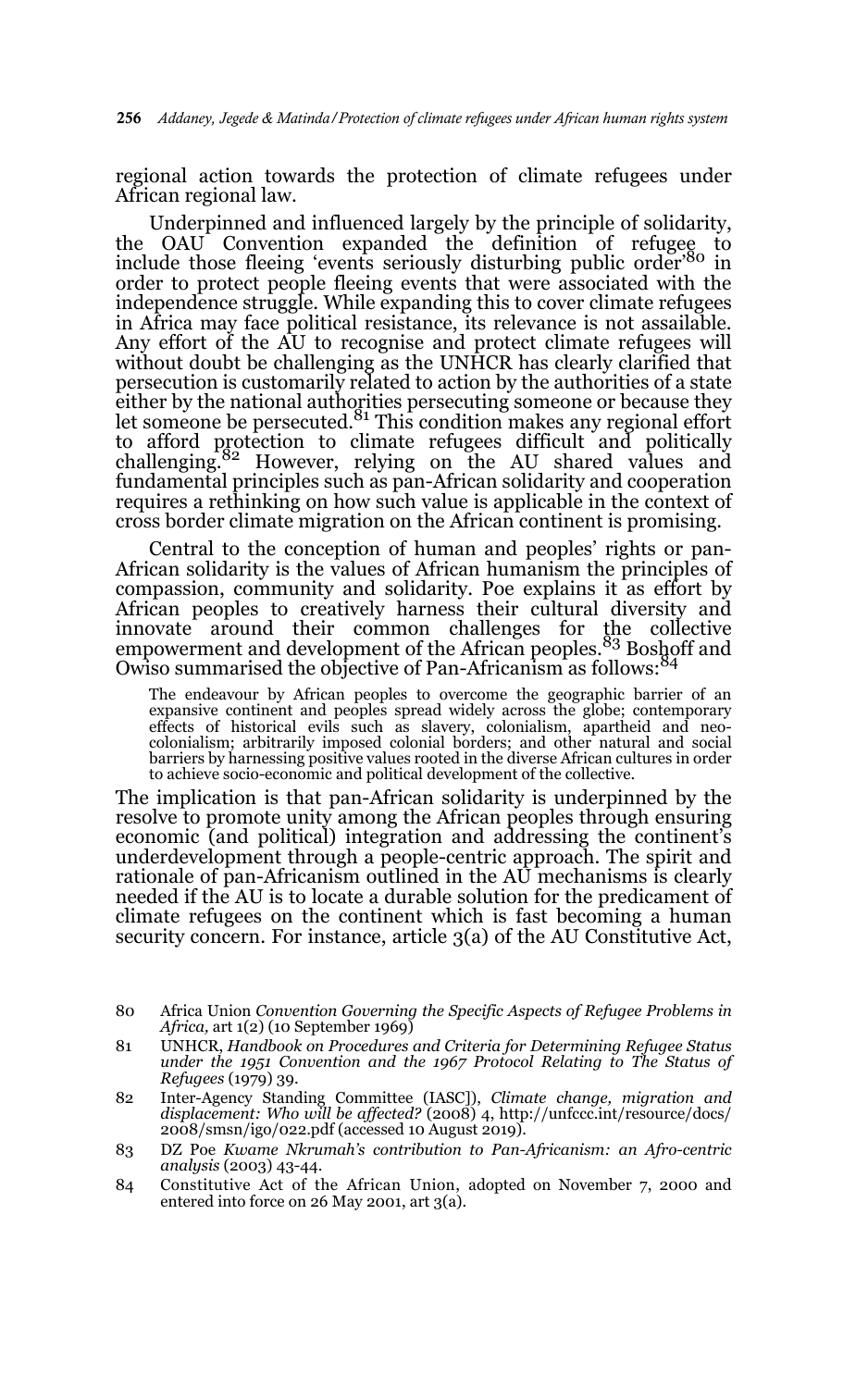on the objectives of the AU, seeks to 'achieve greater unity and solidarity between the African countries and the peoples of Africa'.<sup>85</sup> This provision is particularly significant in the quest to offer protection to climate refugees in Africa in an era when states are closing their borders to refugees. The principle of pan-African solidarity and mutual assistance underlined the formation of the OAU (now the AU) and is being tested in the era of climate change that requires cooperation in managing its adverse impacts such as human migration.

Pan-Africanism, the broader notion that informs pan-African<br>solidarity, is a complex and multi-faceted concept.<sup>86</sup> From the perspective of pan-African solidarity and humanism, it can however be argued that internationally and regionally recognised fundamental human rights in so far as they are aimed at demonstrating the principles of compassion, community and solidarity should be applicable to climate refugees. Although pan-African solidarity as a principle was invoked largely to rid the continent of colonial domination, the struggle for the survival and equality of the African peoples, sustained economic development and a healthy environment still remain.87 Gonthier observes that the 'the first value of solidarity is the recognition that there are certain people within the community who<br>require special protection'.<sup>88</sup> Mayer takes this further by arguing that more than compassion and generosity, human rights and humanitarian action symbolise this demand for protection of human dignity in society.89 Although the OAU Refugee Convention has often been justified through the notions of solidarity, the provisions are not applicable to climate refugees.<sup>90</sup> As a result, regional solidarity may need to be invoked to justify a moral, if not legal, obligation of states to somehow intervene to offer assistance to other states whose populations are facing climate-related displacement through admitting their citizens into their territories on humanitarian grounds. Thus, affording protection to climate refugees on the grounds of the AU's shared values and guiding principles would restore trust in its damaging and weakening reputation as just being a paper tiger.

Pan-African solidarity is also an important aspect of the concept of 'African humanism' which generally embraces the various social theories and beliefs that the individuality of a person are inseparably connected to their relationships with others in society.91 An example of this humanism is the ethical concept of Ubuntu which is embodied in

- 86 F Viljoen *International human rights law in Africa* (2012) 152.
- 87 Winks (n 59).
- 88 CD Gonthier 'Liberty, equality, fraternity: the forgotten leg of the trilogy, or fraternity, the unspoken third pillar of democracy' (2000) 45 *McGill Law Journal* 574

90 See, for example, Resolution adopted by UN General Assembly on Assistance to Refugees, Returnees and Displaced Persons in Africa, G.A. Res. 65/193, UN G.A.O.R., 6th Sess., Supp. No. 49, A/RES/65/193 (2010).

<sup>85</sup> Constitutive Act of the African Union, adopted on November 7, 2000 and entered into force on 26 May 2001, art 3(a).

<sup>89</sup> Mayer (n 1) 357.

<sup>91</sup> Winks (n 59).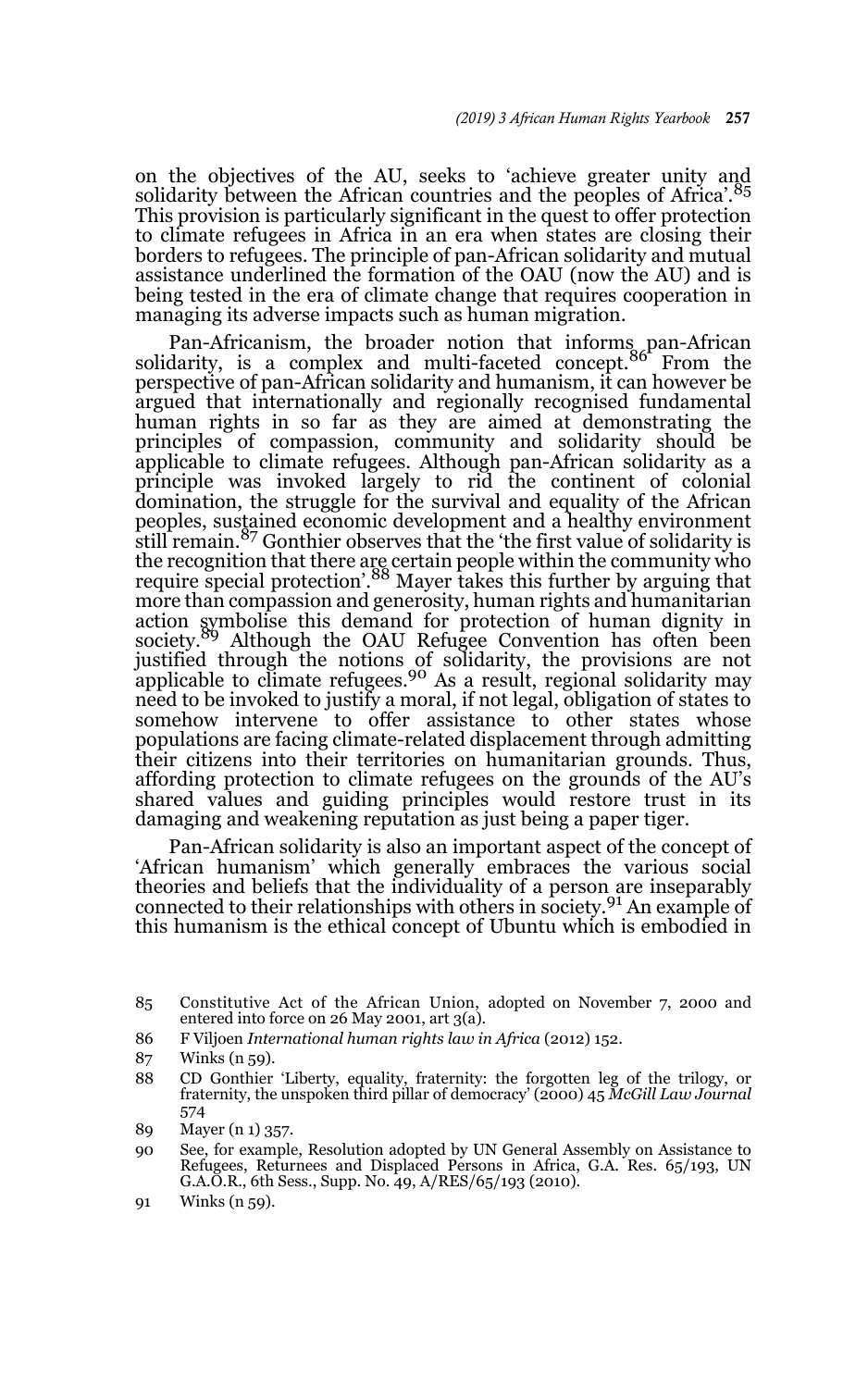the Nguni proverb *umuntu ngumuntu ngabantu* (accurately translates, a person is a person through people) succinctly expresses the notion of African humanism. *Ubuntu* 'incases the fundamental values of group solidarity, compassion, respect, human dignity, conformity to basic<br>norms and collective unity'.<sup>92</sup> Thus, the conception that 'we are not islands unto ourselves' is central to the understanding of the individual in African thought.<sup>93</sup> Despite its many detractors, <sup>94</sup> African humanism is undeniably justifiable as a legal value, and that pan-African solidarity carries distinctive jurisprudential significance that can be invoked to influence regional action towards the protection of climate refugees in Africa as Ubuntu requires the balancing of competing interests to promote the continental vision of a caring society based on good neighbourliness and shared concern.

Regarding the value of cooperation, in addition to its relevance to pan-African solidarity, it can be argued that the AU can adopt a regional policy to legally recognise and protect climate refugees. A regional cooperation has the prospect of helping to preempt refugee flows as well as in managing climate refugees which may be relatively less costly as compared to managing regional climate-induced conflicts or mass climate-induced migration.<sup>95</sup> In the end, the effectiveness of the legal recognition and protection of climate refugees in Africa would largely depend on the commitment of states to cooperate and act in this regard. If the AU cannot do anything without the consent of states, it should do everything possible to encourage states to cooperate especially through the spirit of pan-African solidarity and regional cooperation to lessen the human suffering arising from the adverse effects of climate change.

## **4 CONCLUSION**

This article establishes that gaps existing in the refugee protection regime for climate refugees is historical and continues to date. It further contends that the best way to ensure protection for climate refugees in Africa is the operationalising by AU of its solidarity and humanistic approach as a demonstration of its belief in the ideals of Pan-African cooperation for addressing common continental problems. From the perspective of pan-African solidarity, AU and African states that would be hosting climate refugees should bear this as a moral and ethical duty as the obligations enumerated in the international and regional refugee protection framework largely fall on host states. Based on the same approach, hosting states should ensure that the standards of treatment

<sup>92</sup> OB Okere 'The protection of human rights in Africa and the African Charter on Human and Peoples' Rights: comparative analysis with the European and American systems' (1984) 6 *Human Rights Quarterly* 148.

<sup>93</sup> *MEC for Education: KwaZulu-Natal & Others v Pillay* 2008 1 SA 474 (CC) para 53.

<sup>94</sup> See generally, IJ Kroeze 'Doing things with values II: the case of *Ubuntu*' (2002) 13 *Stellenbosch Law Review* 252.

<sup>95</sup> German Advisory Council on Global Change, Climate Change as a Security Risk (2008) 204-07 http://www.wbgu.de/wbgu\_jg2007\_engl.pdf (accessed 29 July 2019).